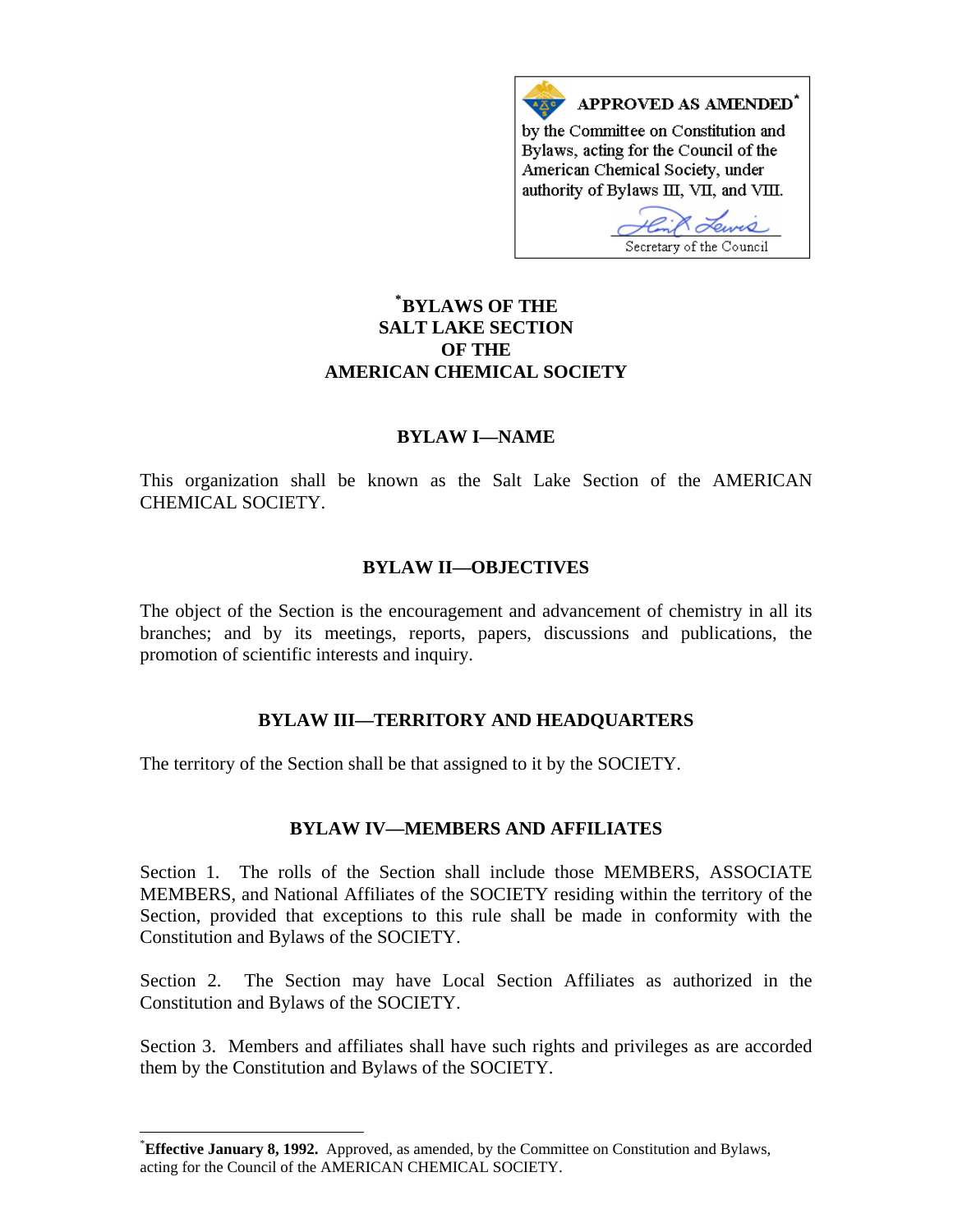#### **BYLAW V—ORGANIZATION**

Section 1. The officers of the Section shall be a Chair, Chair-Elect, Secretary, and Treasurer. The offices of Secretary and of Treasurer may be held by the same person.

Section 2. The Section shall have Councilors and Alternate Councilors as provided in the Constitution and Bylaws of the SOCIETY.

Section 3. The Executive Committee shall consist of the officers of the Section, the immediate Past Chair, the Councilors and the Alternate Councilors.

Section 4. All officers, Councilors, Alternate Councilors, and other persons elected by the members, shall be chosen from the MEMBERS.

## **BYLAW VI—MANNER OF ELECTION AND TERMS OF OFFICE**

Section 1. The officers shall be elected for a term of one year beginning January 1 by a majority vote of the membership of the Section returning valid ballots to the Secretary within three weeks of the date on which ballots are mailed. The Chair-Elect shall automatically assume the office of Chair, after having served one term in the office of Chair-Elect.

Section 2. On or before October 1, the Secretary will invite all Section members to submit nominations for any office for which a vacancy will occur. Through October 15, such nominations can be sent to the Nominating Committee over the signatures of any two Section members. Nominations so submitted will be reviewed by the Nominating Committee to insure that the candidates are qualified and are willing to serve, and then combined with nominations from the Nominating Committee to prepare a slate of candidates comprised of one or more qualified Section MEMBERS for each of the following offices:

Chair-Elect Secretary\* Treasurer\* Councilor\*\* Alternate Councilor\*\*

\*May be held by the same person. \*\*See Section 3.

The Secretary shall prepare the ballots on the basis of the slate prepared by the Nominating Committee and mail it to the membership on or before November 1.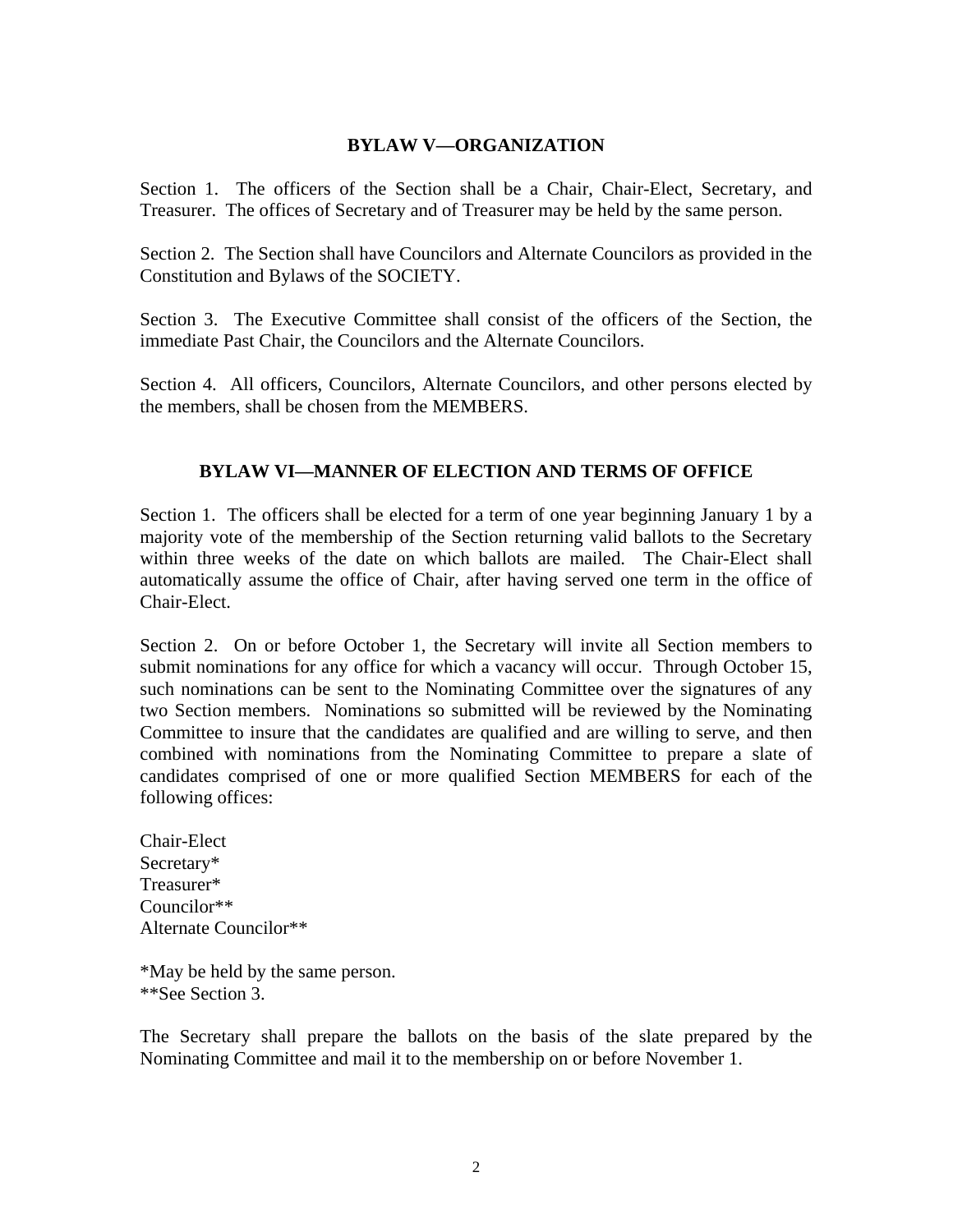Section 3. The Councilor and the Alternate Councilor shall be elected as prescribed in Section 1, and shall take office on the  $1<sup>st</sup>$  of January following, or otherwise as provided by the Constitution of the SOCIETY. They shall hold office for three years or until their successors are duly elected, or appointed, and take office.

Section 4. Should a vacancy occur in any office during the year, the Executive Committee shall appoint some member to fill said office for the balance of the unexpired term. Vacancies in the positions of Councilor and Alternate Councilor shall be filled by the Executive Committee by interim appointment for the period up to the next annual election, at which time the Section shall choose a member to fill out the unexpired term, if any.

Section 5. The Chair shall appoint a Nominating Committee, consisting of three or more members, following his/her assumption of office in January and not later than September 1.

## **BYLAW VII—DUTIES OF OFFICERS AND EXECUTIVE COMMITTEE**

Section 1. The duties of the officers shall be those customarily performed by such officers, together with those responsibilities prescribed by the Constitution and Bylaws of the SOCIETY and by these bylaws and such other duties as may be assigned from time to time by the Executive Committee.

Section 2. The Chair of the Section shall serve as Chair of the Executive Committee and shall appoint all committees authorized in these bylaws or by the Executive Committee.

Section 3. The Executive Committee shall be the governing body of the Section and, as such, shall have full power to conduct, manage, and direct the business and affairs of the Section in accordance with the Constitution and Bylaws of the SOCIETY and these bylaws.

## **BYLAW VIII—COMMITTEES**

The Executive Committee shall establish committees as necessary for the proper operation of the Section.

## **BYLAW IX—MEETINGS**

Section 1. The Section shall hold not fewer than five regular meetings each year at places designated by the Executive Committee.

Section 2. The Section may hold special meetings at the call of the Executive Committee or at the request of ten members of the Section. The notices of special meetings shall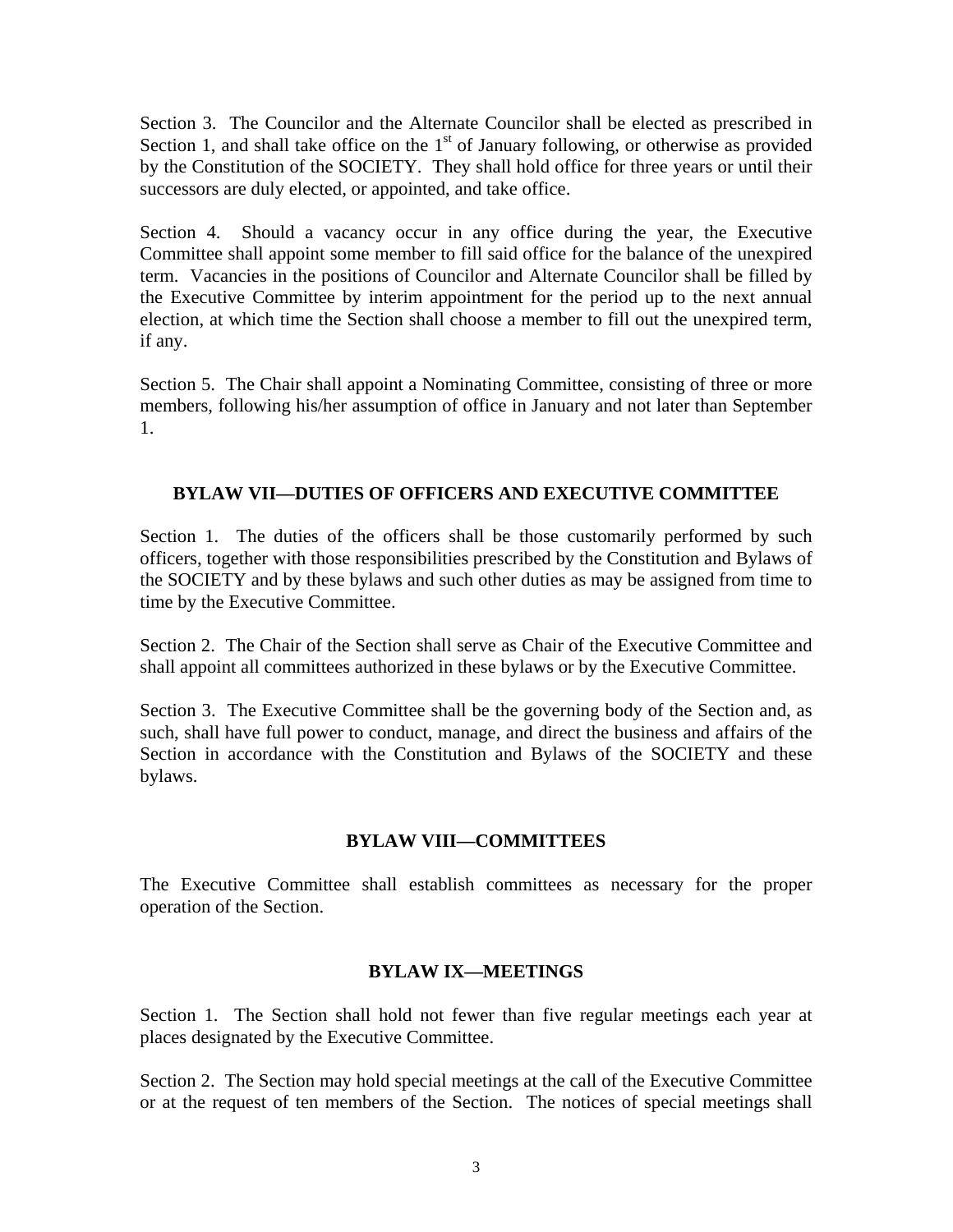state the exact nature of the business to be transacted and no other business shall transpire at such meetings.

Section 3. Due notice of all meetings shall be sent to each member and National Affiliate of the Section. A quorum for all meetings of the Section shall consist of fifteen members of the Section. No business shall be transacted in the absence of a quorum.

Section 4. The Executive Committee shall meet upon due notice to its members at the call of the Chair or at the request of a majority of the members of the Committee. In the absence of a quorum, which shall be a majority of the members of the Executive Committee, called meetings of the Executive Committee shall adjourn to a date.

### **BYLAW X—DUES**

Section 1. All assigned National Affiliates and members of the Section, except MEMBERS in emeritus status of the SOCIETY, may be assessed such voluntary annual local section dues as may be set by the Executive Committee, subject to the approval of the membership at the next meeting.

Section 2. The annual dues of Local Section Affiliates shall be set by the Executive Committee in accordance with the Constitution and Bylaws of the SOCIETY. Failure to pay such dues in advance shall automatically terminate the affiliation.

## **BYLAW XI—AMENDMENTS**

Any proposed amendment or amendments to the bylaws may be presented in writing at any regular meeting of the Section by any five members. Notice of such proposed amendment or amendments shall be mailed to each member of the Section by the Secretary, with a ballot for voting, at least three weeks prior to the voting deadline date. Voting shall be by mail ballot, and an affirmative vote of not less than three-quarters of the valid ballots returned shall be required to pass the amendment or amendments. The amendment or amendments shall become effective upon approval by the Committee on Constitution and Bylaws, acting for the Council, unless a later date is specified.

#### **BYLAW XII—DISPOSITION OF FUNDS AND PROPERTY**

Upon the dissolution of the Local Section, any assets of the Section remaining thereafter shall be conveyed to such organization then existent, within or without the territory of the Local Section, as is dedicated to the perpetuation of objects similar to those of the AMERICAN CHEMICAL SOCIETY, or to the AMERICAN CHEMICAL SOCIETY, so long as whichever organization is selected by the governing body of the Local Section at the time of dissolution shall be exempt under Section  $501(c)(3)$  of the Internal Revenue